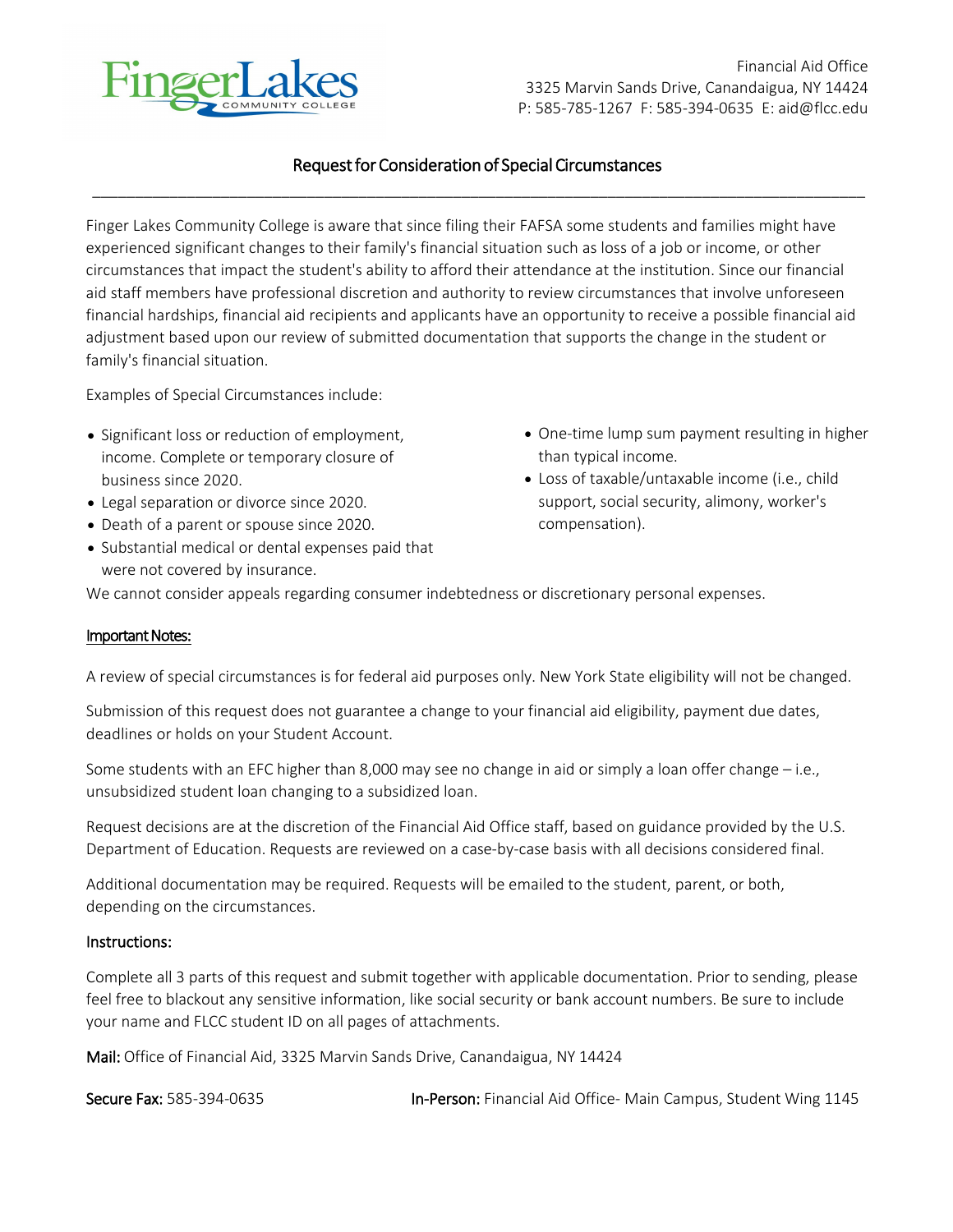#### Student Name: The Student Name: The Student Name: The Student Name: The Student Name: The Student Name: The Student Student Student Student Student Student Student Student Student Student Student Student Student Student St

## Part I: Required Documents for All Reviews:

1. Statement or letter to the Financial Aid Office describing your circumstances that have changed since the submission of your FAFSA. The statement should reference who was impacted by the circumstances, when circumstances changed, and how.

2. Signed copies of your (your parents'/spouse's) 2020 Federal Tax Returns or official Tax Transcripts, wage statements (W2s), 1099 Forms, and related schedules.

3. Completed Estimated 2022 Household Income Worksheet

## Part II: Additional Required Documentation for Specific Circumstances:

Instruction: Indicate which circumstance applies to your situation. Additional documentation must be provided.

| Significant Reduction or<br>Loss of employment               | Date of employment change                                                                                                                                                                              |
|--------------------------------------------------------------|--------------------------------------------------------------------------------------------------------------------------------------------------------------------------------------------------------|
|                                                              | Letter or other documentation from employer indicating severance and/or<br>unemployment income. Or, letter or other documentation from employer indicating<br>reduction of hours and/or wages.         |
|                                                              | Copy of most recent pay stub(s) for all jobs worked or still working after change date.                                                                                                                |
| Reduction/Loss of Untaxed<br><b>Incomeor Untaxed Benefit</b> |                                                                                                                                                                                                        |
|                                                              | Documentation indicating the reduction or loss of income (such as: court order, denial<br>letter from benefits official.)                                                                              |
| Separation/divorce                                           |                                                                                                                                                                                                        |
|                                                              | Documentation of separation/divorce or proof of separate addresses (utility bill, lease<br>agreement, etc.)                                                                                            |
| Death of student's spouse<br>orparent                        | Copy of death certificate and/or a copy of obituary, indicating relation between the<br>student and deceased.                                                                                          |
| One Time Payment<br>Received                                 | Documentation of one-time payment or withdrawal from retirement account,<br>inheritance, sale/liquidation of property/stock/etc., or other similar benefit.                                            |
| High Un-Reimbursed<br><b>Medical Expenses</b>                | Copies of medical bills that are not covered or not reimbursable by private or other health<br>insurance, excluding co-pays and deductibles.                                                           |
| Other                                                        | Any documentation from a third-party indicating knowledge of the circumstances and<br>impact on your financial situation. Contact our office if you need assistance with<br>appropriate documentation. |